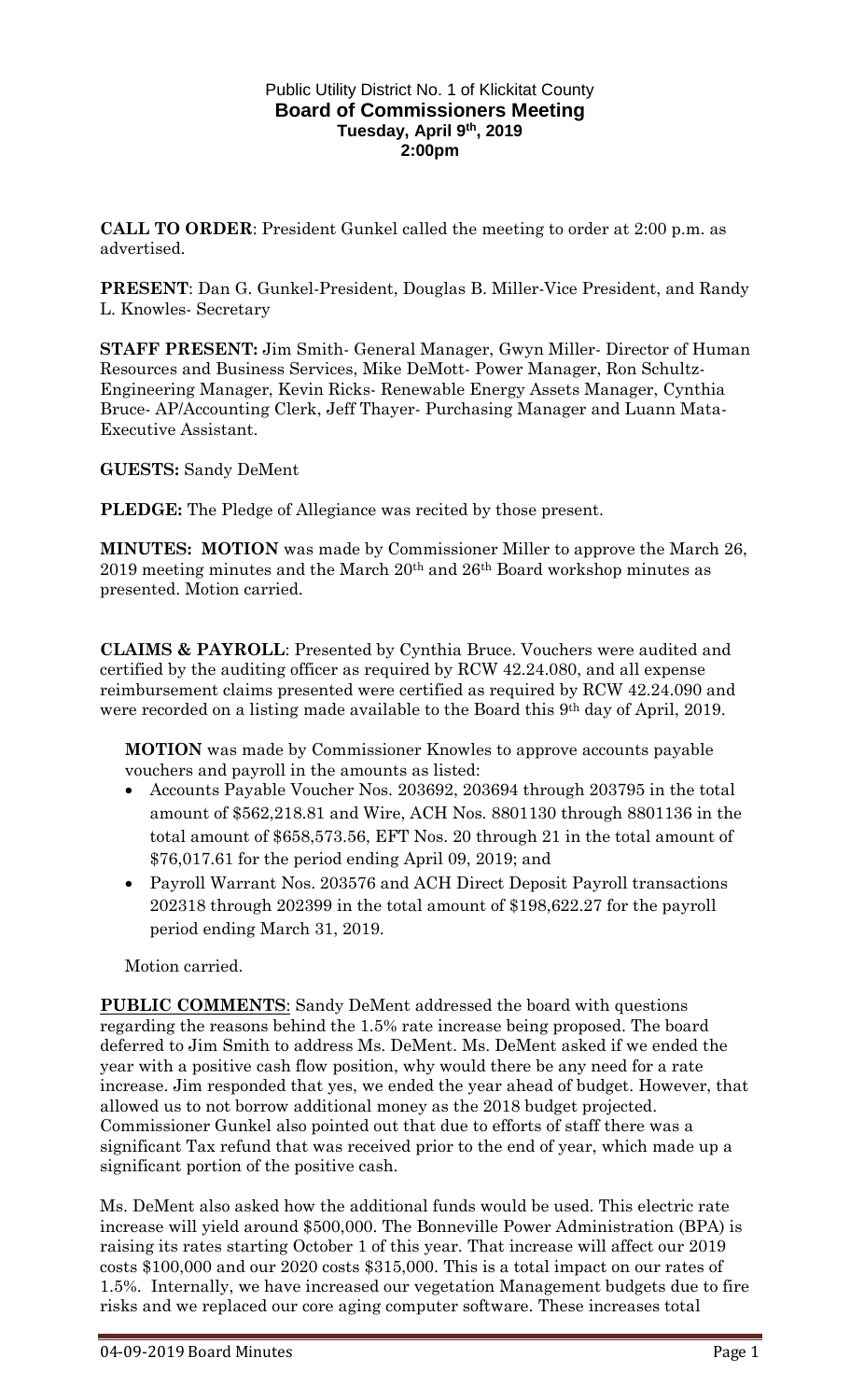\$400,000. The remainder of our costs is about equal with the 2018 budget. Jim also noted that our cost of doing business and the materials and services we purchase have increased on average just over 2% per year. We have also seen the impacts of not increasing rates in conjunction with cost increases and doing it at one time. One of our goals is to minimize that impact on customers by applying smaller incremental increases during non-peak times to lessen impacts on our customers.

## **REPORTS:**

**Renewable Energy Assets Report –** Kevin Ricks presented the department report for March. The plant is running at 86,939 dekatherms. This production has increased since February. The majority of March was challenging due to the weather and heat exchanger failures. Staff has moved forward with the process to relinquish the EPA Title V permit. The reporting requirements are unnecessary with intended future use of turbines.

On March 25th staff began the planned maintenance shutdown to replace the steel that was showing signs of corrosion due to the gas effects in the conversion process. The other closely related heat exchanger was inspected during the shutdown as well. Operators determined that there were no corrosion issues as anticipated. The plant was restarted on the night of March 30<sup>th</sup> and ran full load, until yesterday afternoon when a fault on the Harvest Wind 230kV Transmission line took down the system. The Griffith equipment is performing well, but hard shutdowns adversely affect the restart process.

One of two older Kobelco compressors that were replaced during the last outage is being overhauled as part of our routine maintenance program. The units had 60,000 operating hours at that time. The compressor inspection showed that we were able to continue to use the other unit until this year. That unit will be overhauled and then at the end of the rotation, the spare will be overhauled for future use.

Kevin and Ron Schultz are meeting with Don Jarrett and Dan Waineo on Wednesday April 10th to prioritize improvement projects.

**COMMISSIONER DAN GUNKEL –** Commissioner Gunkel stated that he has received the Economic Development Authority draft lands inventory and housing analysis proposals. He will report back when the analysis is complete.

**COMMISSIONER DOUGLAS MILLER -** Commissioner Miller stated that he was happy to see that a dairy near Prosser was converting their electrical generation system that is fueled from a digester, to provide Renewable Natural Gas that will go into the Williams Pipeline. He stated that he felt Kevin's work promoting this type of project opened the eyes of others. He is hopeful to see this opportunity open up to others in the future. He also mentioned that he read an article that the Kachess Lake Reservoir near Easton, Washington is building a pumping station that would be permitted to provide 200,000 acrefeet of water storage for irrigation use during drought years.

**COMMISSIONER RANDY KNOWLES** – Commissioner Knowles did not have a report.

## **GENERAL MANAGER –** The complete report can be found at:

[htp://www.klickitatpud.com/topicalMenu/commissioners/GM\\_Reports.aspx](http://www.klickitatpud.com/topicalMenu/commissioners/GM_Reports.aspx) In addition to the written report, Jim Smith presented the following information:

- Inactive services- Staff proposed to move forward with focusing on the congested areas. We can clean up some of the infrastructure in towns, removing equipment from poles that is no longer in use. We are focusing on services that have been inactive for 10 years or longer. We will take a staged approach on this project. When this effort is accomplished, we will begin to address the rural services. This initial focus should take care of a substantial portion of our concerns.
- Legislative update- The Energy tax bill vote was 20-1 in favor. The previous votes have all been unanimous until this one. We anticipate this being